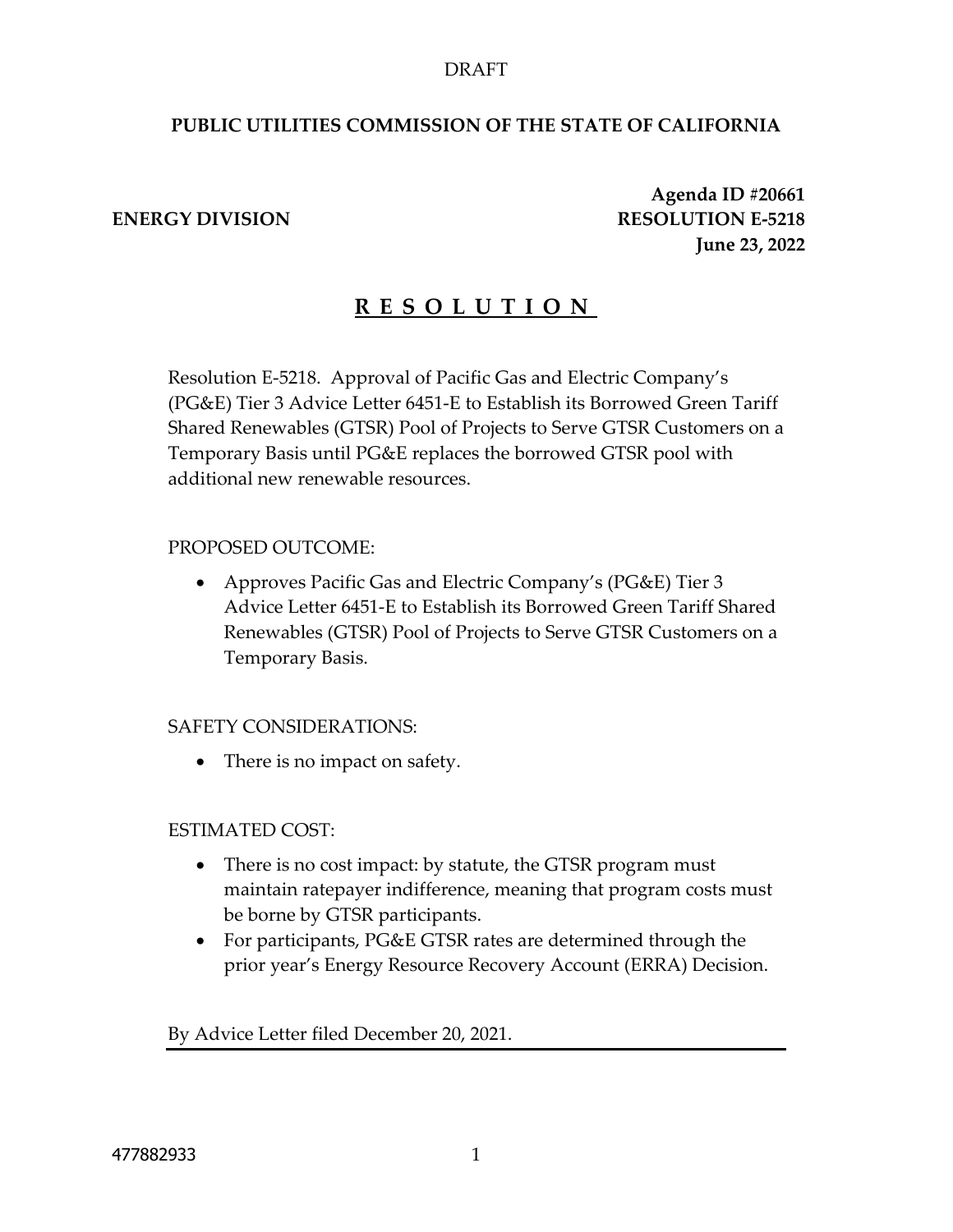# **SUMMARY**

This Resolution approves PG&E's Tier 3 Advice Letter, which establishes the pool of renewable energy projects which will be used on an interim basis until PG&E procures new renewable energy resources to meet Green Tariff demand.

# **BACKGROUND**

# **Senate Bill 43**

Senate Bill (SB) 43 (Stats. 2013, ch. 413 (Wolk))<sup>1</sup> set a formal requirement for the three large electrical utilities, Pacific Gas and Electric Company (PG&E), Southern California Edison Company (Edison), and San Diego Gas & Electric Company (SDG&E), to implement the Green Tariff Shared Renewables (GTSR) Program.

As envisioned by statute, the GTSR Program would expand access to renewable energy to customers without access to onsite rooftop solar. The GTSR program consists of two programs, Green Tariff (GT) and Enhanced Community Renewables (ECR).

PG&E's Green Tariff option, marketed as "Solar Choice," allows a customer to voluntarily pay the difference between their current generation charge and the cost of procuring 50 to 100 percent renewable energy.

With ECR, or PG&E's "Regional Renewable Choice" program, a customer agrees to purchase a share of a community renewable energy project (typically solar) directly from a developer, and in exchange will receive a credit from their utility for the customer's avoided generation procurement.

This resolution focuses on PG&E's Solar Choice program.

# **CPUC Decision 15-01-051 Authorizes the Green Tariff Option**

Decision (D.) 15-01-051 authorized the implementation of the SB 43 Green Tariff option. When the GTSR Program first launched, the IOUs were expected to supply GTSR customers their desired renewable power relatively quickly. At the program onset, the IOUs simultaneously began the renewable energy procurement process of siting, bidding for, approving, and interconnecting new, purpose-built projects. The process for establishing renewable energy projects can routinely take eighteen months or more.

To address this lag between the launch of the GTSR program and the time to bring new resources online, the Commission authorized the IOUs to draw on existing excess

<sup>1.</sup> Public Utilities Code Sections 2831 through 2833.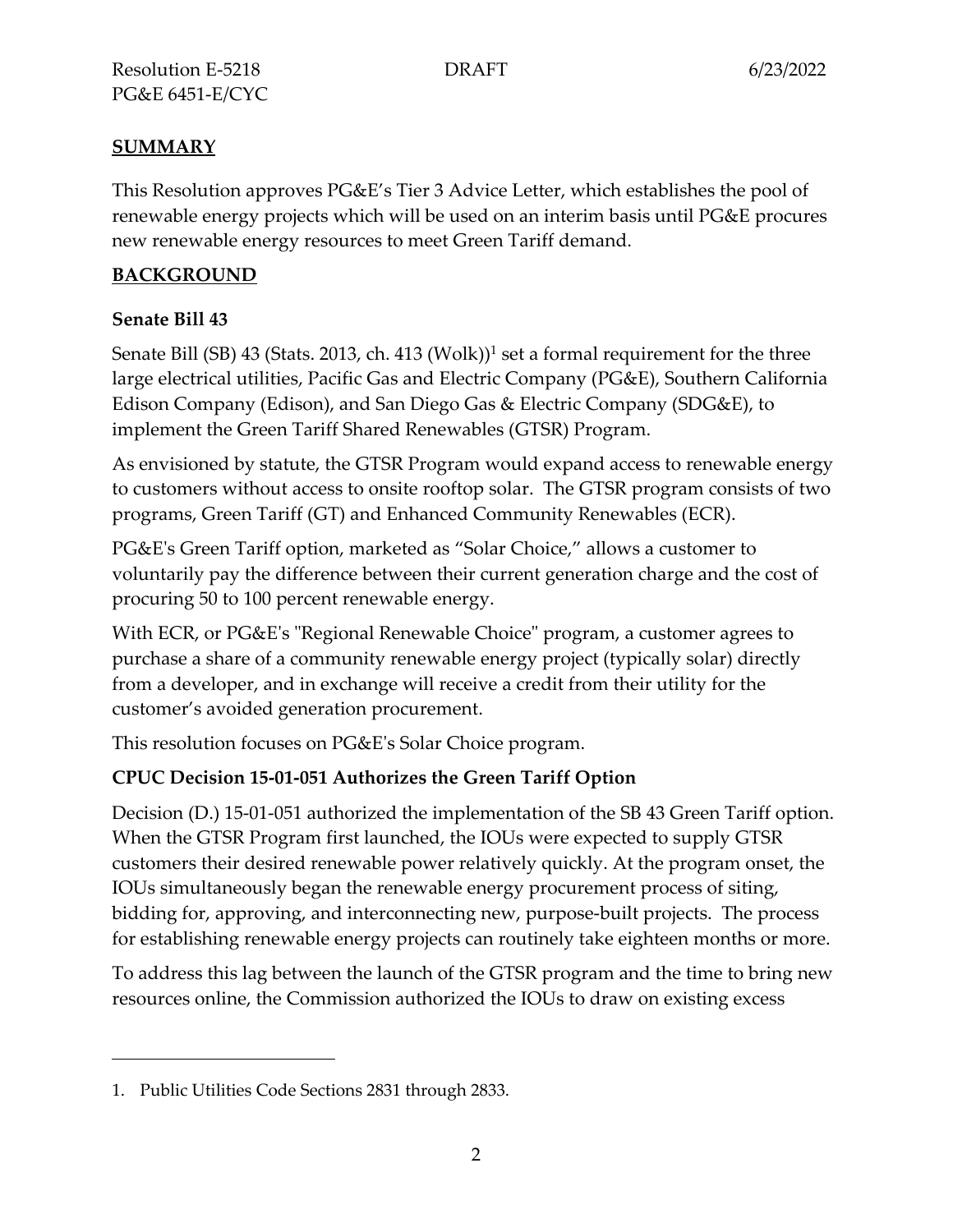Resolution E-5218 **DRAFT** 6/23/2022 PG&E 6451-E/CYC

Renewable Portfolio Standard (RPS) resources<sup>2</sup> deemed eligible for GTSR in the shortterm. This short-term approach was defined in D.15-01-051 as the Interim GTSR Pool. In establishing the Interim pool, the Commission required the IOUs to file Advice Letters with a list of the existing, qualifying RPS projects to be used by each IOU to comprise the Interim GTSR Pool.

The Commission could then compare this list of projects with its existing RPS database—one which includes confidential prices—to evaluate whether the selected projects have prices that are representative of the IOUs' eligible projects. This process ensured that the IOUs did not improperly "cherry pick" projects to artificially inflate or suppress GTSR prices or pass charges on to non-participating ratepayers.

Once the projects procured specifically for the GTSR Program come online, the participating customers were expected to be served exclusively from those resources. The Commission expected that the IOUs would accurately forecast future GTSR demand, so that an Interim Pool would not be needed moving forward. Projects which had been supplying the Interim GTSR Pool would then return to its role in meeting RPS obligations.

During the ramp-up period, the IOUs simultaneously began the process of procuring new, additional renewable resources. PG&E conducted a joint Renewable Auction Mechanism (RAM)/Solar Choice solicitation on July 7, 2015, which resulted in the addition of 52.75 megawatts (MWs) under contract.<sup>3</sup> For several years, PG&E's Green Tariff rate option fulfilled SB 43's mandate by providing customers an affordable option to participate in the GTSR program, with enrollment slowly, but steadily, growing within the 52.75 MWs PG&E procured in its first solicitation.

## **PG&E's Enrollment Exceeds its Prior Procurement**

In 2021, a shift in PG&E's energy procurement costs caused GTSR prices to drop relative to default service. As a result, the premium priced GTSR product could now be offered at a discount. During this same period, the pace of customer enrollment sharply

<sup>2.</sup> RPS is one of California's key programs for advancing renewable energy. The program sets continuously escalating renewable energy procurement requirements for the state's loadserving entities., and generation must be procured from RPS-certified facilities. The California Energy Commission verifies RPS claims while the CPUC implements and administers RPS compliance rules for California's retail sellers of electricity.

<sup>3.</sup> As approved through PG&E's Advice Letter 4780-E on February 21, 2016.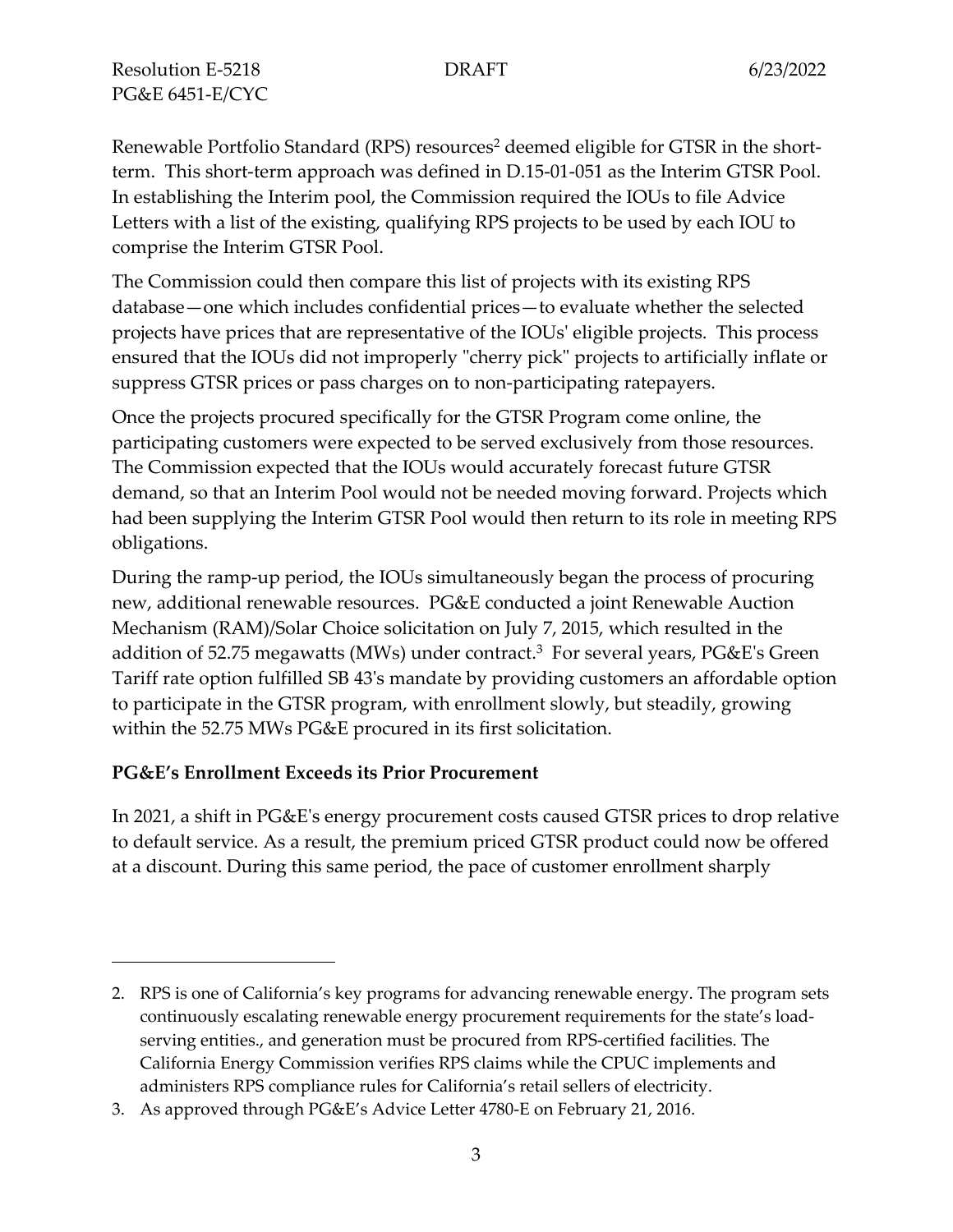increased and exceeded the amount of incremental energy PG&E had procured on behalf of the GTSR program, as shown in the chart below.<sup>4</sup>



MW Under Contract vs. MW Enrolled

In response to this situation, PG&E filed a Petition for Modification (PFM) of D.15-01-051, requesting to, on a temporary basis, "allow PG&E to use excess existing renewable resources previously procured separately from its Solar Choice Program to form a temporary resource pool to meet the needs of an unanticipated significant increase in Solar Choice customer enrollments that cannot otherwise be met until a new Solar Choice resource procurement to acquire additional Solar Choice resources is completed."<sup>5</sup>

PG&E further proposed that the price of these dedicated resources should be based on the weighted price of eligible PG&E bundled renewable resource projects with July

<sup>4.</sup> Derived from Table 2 of the "2021 Annual Green Tariff Shared Renewables Program Report of Pacific Gas and Electric Company (U 39 E)" filed March 14, 2022, at page 5.

<sup>5.</sup> Emergency Petition for Modification Of Decision 15-01-051 Of Pacific Gas And Electric Company (U 39 E), filed April 30, 2021 at page 1.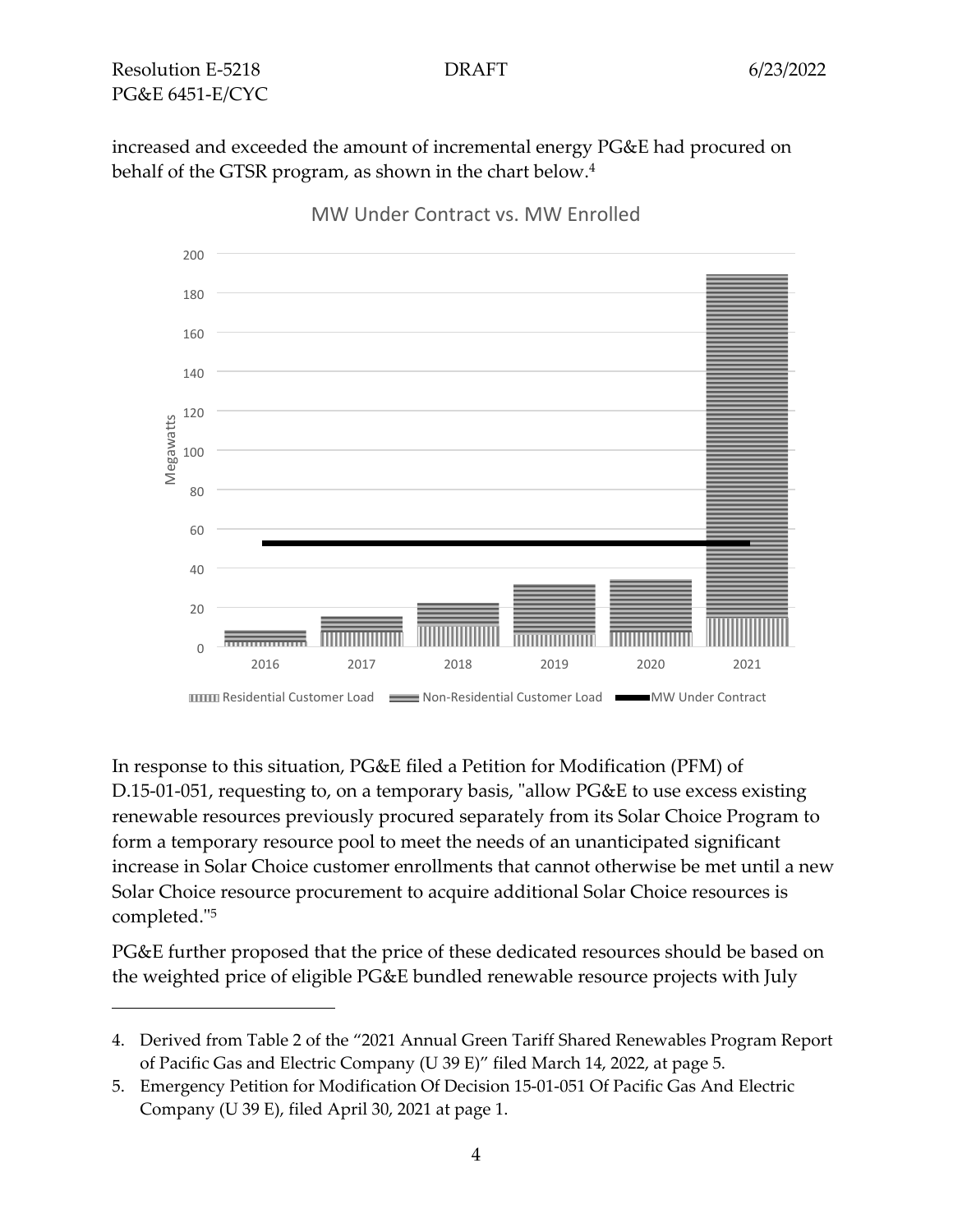Resolution E-5218 **DRAFT** 6/23/2022 PG&E 6451-E/CYC

2015—2018 online dates, arguing that this would represent a hypothetical portfolio of the additional renewable resource contracts which would have been signed to provide sufficient energy to fill average expected 2021-2023 Solar Choice customers' needs.

In D.21-12-036, the Commission determined<sup>6</sup> that while PG&E had provided some aggregated information based on a hypothetical portfolio with sufficient quantity to meet the needs of the shortfall, it did not provide enough information to ensure ratepayer indifference or to allay the "cherry picking" concerns described in D.15-01-051. Through data requests, Energy Division obtained and proposed a list of 19 eligible PG&E RPS-eligible projects with a combined capacity of 163 MW<sup>7</sup> as a "starting point" towards a temporary, one-time borrowed GTSR pool until PG&E met its additional procurement goal of  $176.15 \text{ MW}^8$  (the then-current oversubscription shortfall at the time of D.21-12-036.) $9$  Each of these 19 projects were found to have fit the Interim GTSR Pool criteria established in D.15-01-051.

In Ordering Paragraph (OP) 2 of D.21-12-036, the Commission ordered PG&E to file a Tier 3 Advice Letter within 15 days of the effective date of the decision to establish its Borrowed GTSR Pool. OP 2 directed PG&E to specifically identify and justify the projects that it intends to use to meet its GTSR over-subscription load. The Commission further directed PG&E to use the sample table of 19 projects included in the decision as guidance for its proposed pool.

The Commission also explicitly barred PG&E from enrolling new GTSR customers "until its pool of new GTSR projects are interconnected and providing incremental new energy to California's grid which is sufficient to meet GTSR demand."<sup>10</sup>

## **NOTICE**

Notice of PG&E AL 6451-E was made by publication in the Commission's Daily Calendar. PG&E states that a copy of the advice letter was mailed and distributed in accordance with Section 4 of General Order 96-B.

<sup>6.</sup> D.21-12-036 at page 26.

<sup>7.</sup> Id. at page 28.

<sup>8.</sup> Quarterly Green Tariff Shared Renewables Program Progress Report Of PG&E for Activities Occurring April - June 2021. July 29, 2021. Total Alternate GT Capacity (228.9 MW) - GT Procured (52.75 MW).

<sup>9.</sup> D.21-12-036 at 31.

<sup>10.</sup> Id. at 26.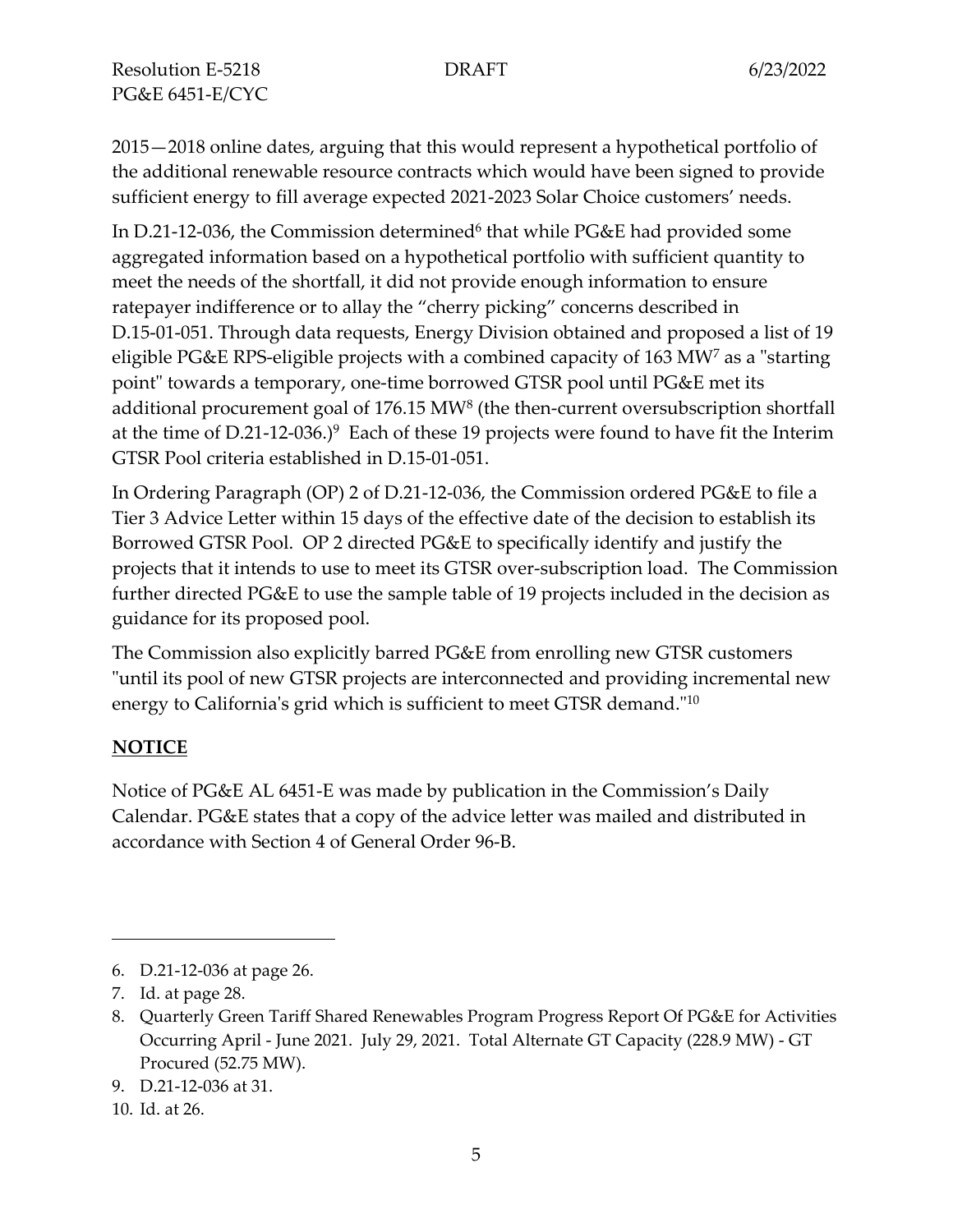# **PROTESTS**

Advice Letter PG&E 6451-E was not protested.

# **DISCUSSION**

# *PG&E's Proposed List of Interim Projects Matches the Commission's Proposed Starting Point*

In conditionally granting PG&E's Petition for Modification, D.21-12-036 proposed 19 eligible projects as a starting point for PG&E's temporary Borrowed GTSR Pool to bridge the oversubscription shortfall. These 19 projects have a combined capacity of 163 MW and are representative of the eligible projects in PG&E's RPS portfolio that meet eligibility requirements for the GTSR Program. Combined, these cover most of PG&E's Green Tariff Enrollment to Procurement shortfall of 176.15 MW. PG&E followed the Commission recommendation and submitted these same 19 projects for approval in AL 6451-E on December 20, 2021, 15 days from issuance of D.21-12-036.

In addition, AL 6451-E proposes adding renewable energy capacity from the Shafter Solar – RAM 3 project to the list of 19 projects identified by D.21-12-036. PG&E's Advice Letter claims that Shafter is the next most recent renewable energy project to come online that meets the GTSR program requirements.<sup>11</sup> While Shafter Solar is a 19.98 MW solar project, only 13.15 MW are eligible under the authorized Borrowed GTSR Pool to fulfill the 175.15 MW shortfall created when PG&E subscribed new Solar Choice customers for which it had no renewable energy.

Energy Division has analyzed the cost and dates of the Shafter project by evaluating PG&E's most recent annual RPS Procurement plan,<sup>12</sup> and confirms that the timing and pricing of the Shafter project is in alignment with the requirements of the GTSR program and D.21-12-036. Likewise, the average price of this contract is consistent with GTSR projects of similar size and vintage. Energy Division finds the addition of the Shafter project to complete PG&E's Green Tariff procurement-to-enrollment shortfall to be reasonable.

<sup>11.</sup> AL 6451-E at page 3

<sup>12.</sup> Submission by Pacific Gas and Electric Company (U 39 E) of its Final Conforming 2021 Renewables Portfolio Standard Procurement Plan (Confidential Version) in Rulemaking 18- 07-003. Dated: February 17, 2022. Page Appendix M-13, APPA-551.